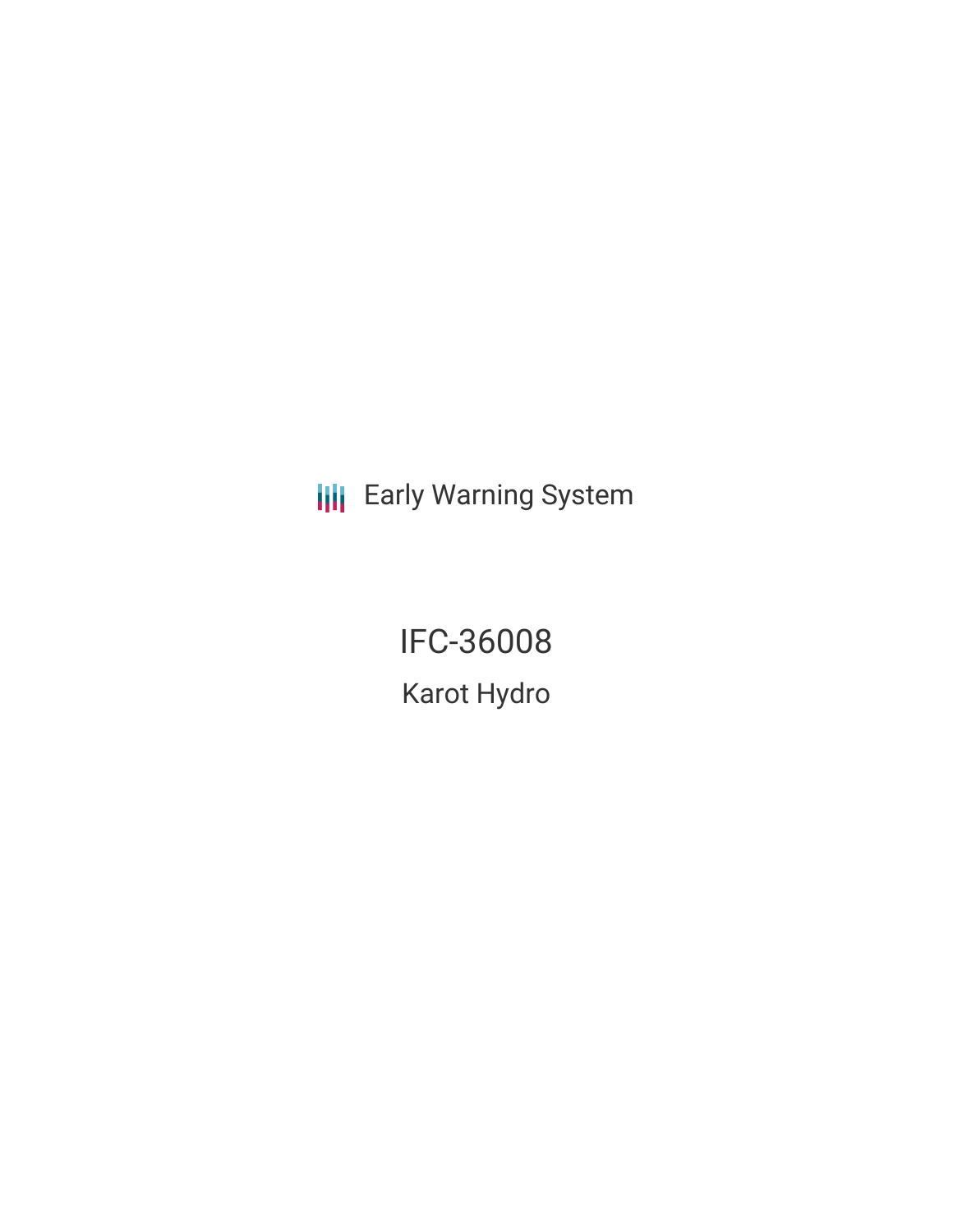

# Early Warning System Karot Hydro

# **Quick Facts**

| <b>Countries</b>                | Pakistan                                                                                                    |
|---------------------------------|-------------------------------------------------------------------------------------------------------------|
| <b>Specific Location</b>        | Province of Punjab in the West and Azad Jamu and Kashmir in the East                                        |
| <b>Financial Institutions</b>   | International Finance Corporation (IFC)                                                                     |
| <b>Status</b>                   | Approved                                                                                                    |
| <b>Bank Risk Rating</b>         | Α                                                                                                           |
| <b>Voting Date</b>              | 2016-10-19                                                                                                  |
| <b>Borrower</b>                 | KAROT POWER COMPANY (PVT.) LIMITED                                                                          |
| <b>Sectors</b>                  | Energy, Hydropower, Water and Sanitation                                                                    |
| <b>Potential Rights Impacts</b> | Cultural Rights, Healthy Environment, Housing & Property, Labor & Livelihood, Right to Food, Right to Water |
| <b>Investment Type(s)</b>       | Loan                                                                                                        |
| <b>Investment Amount (USD)</b>  | \$125,00 million                                                                                            |
| <b>Project Cost (USD)</b>       | \$1,640,00 million                                                                                          |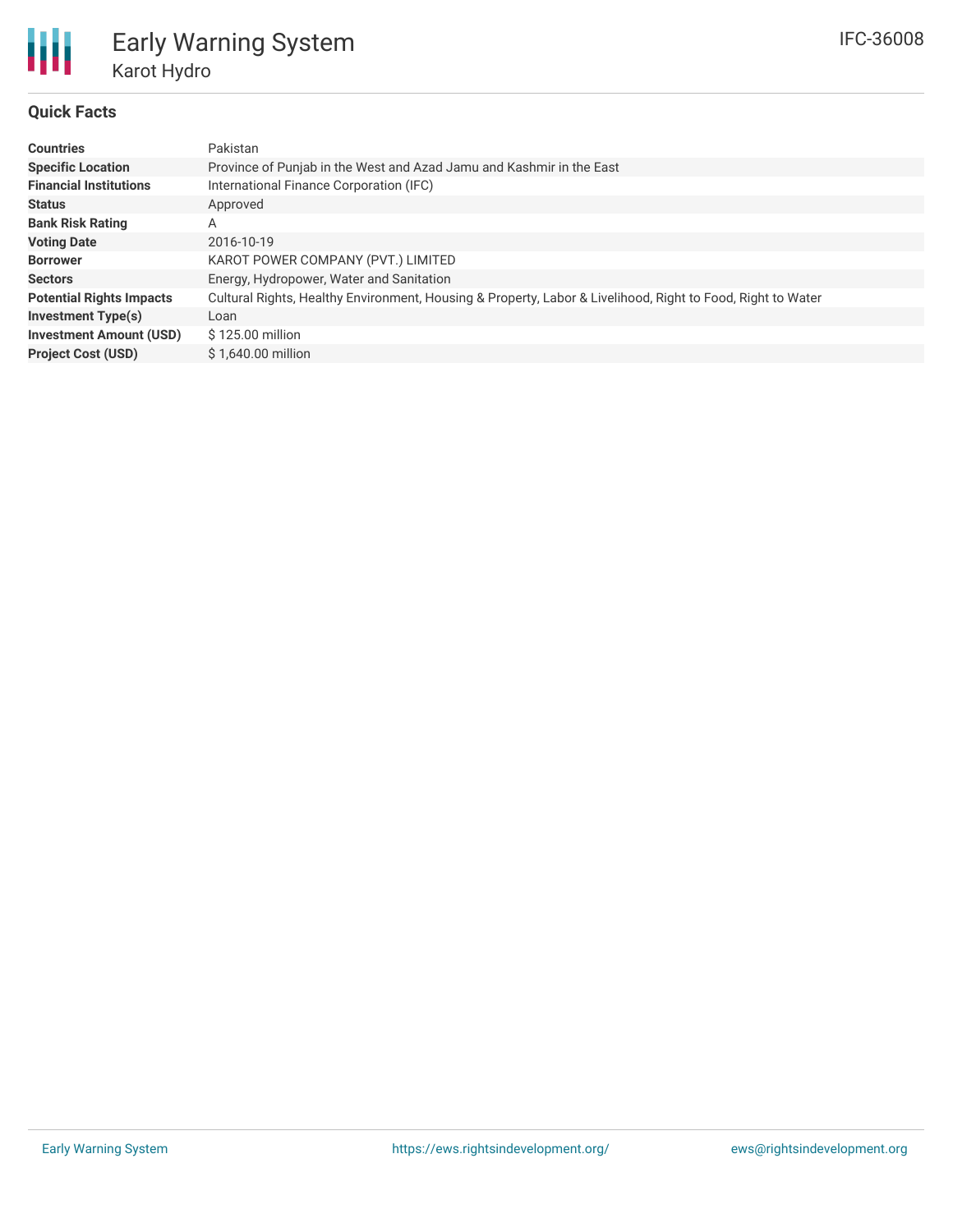# **Project Description**

Project Summary:

Karot Power Company Limited is a special purpose vehicle incorporated in Pakistan with a majority share ownership by the China Three Gorges South Asia Investment Limited Company. The Karot Hydro power project is a planned 720MW run-of-theriver hydropower plant on the Jhelum River in Pakistan. In addition to IFC financing, this project will be the first to be financed by China's Silk Road Infrastructure Fund. Media sources confirm that the Karot hydropower project is part of the China's \$46 billion infrastructure development program called the China-Pakistan Economic Corridor, which will connect Kashgar in China's northwestern territory of Xinjiang with the Pakistani port of Gwadar.

The projects major components include construction of the dam, spillway, intake structure and the power house. The dam will have a maximum height of 95.5metres and will hold 152 milliom cubic meters of water at normal pool level of 461 masl. With powerhouse located on the surface, the project will generate up to 720MW of electric power. The Project is expected to start construction in December 2015 and according to media sources, is scheduled to be operational by 2020.

Location: The project is proposed to be built on Jhelum river that forms the boundary between the Province of Punjab in the West and Azad Jamu and Kashmir in the East. The dam will be located near the villages of Karot and Hollar, approximately 55km, south-east of Islamabad.

Resources needed: A total of 2,242 acres (907.69ha) of land will be needed for the project.

Key dates: This project was approved for funding on October 19, 2016.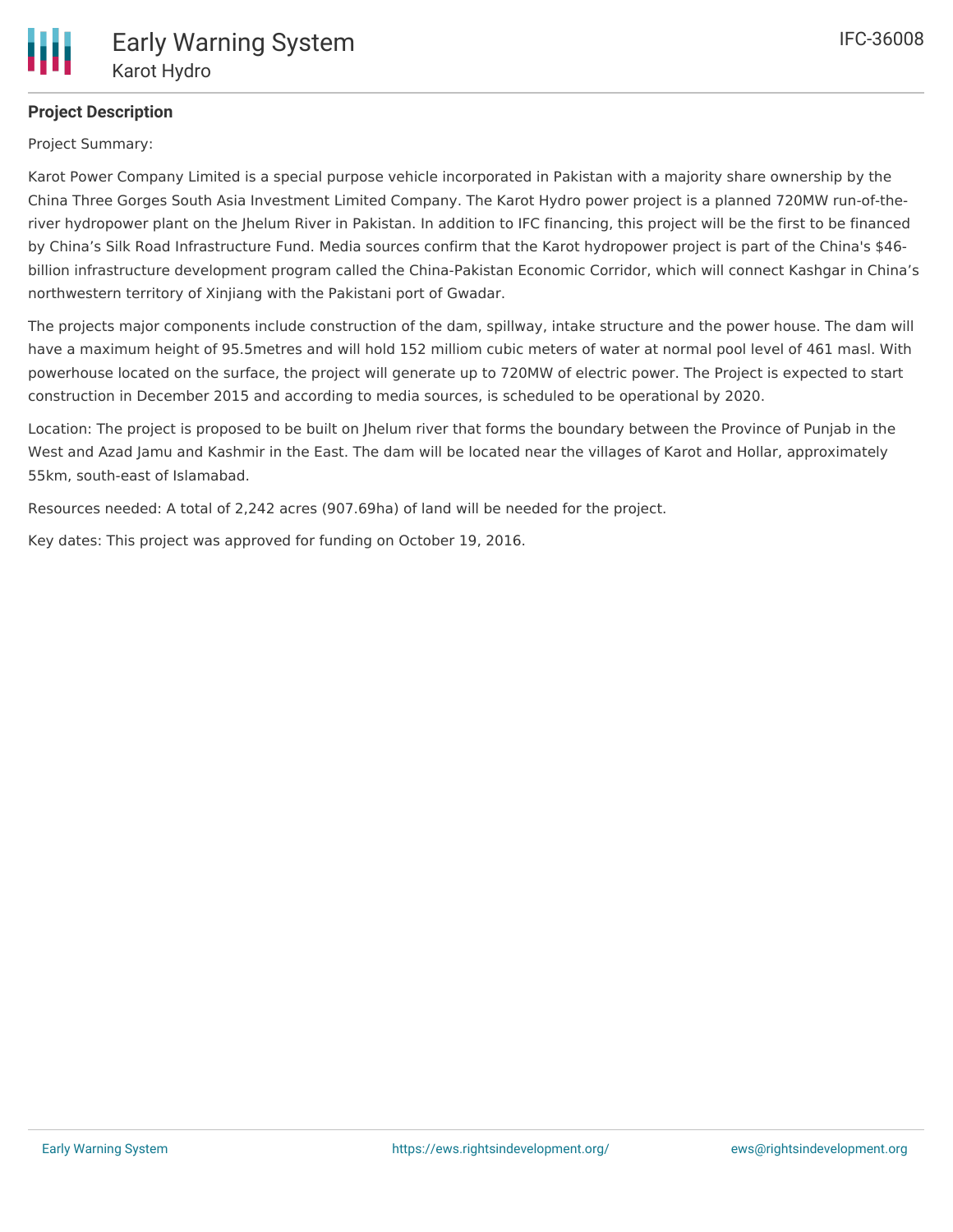# **Early Warning System Project Analysis**

Risk Assessment: Category A. This is a Category A project according to IFC's environmental and social review because the project has the potential for resulting in significant adverse environmental and social impacts that will be diverse and irreversible.

# APPLICABLE SOCIAL & ENVIRONMENTAL STANDARDS

According to IFC documents, the following environmental and social policies are triggered:

PS 1 – Assessment and Management of Environmental and Social Risks and Impacts- this safeguard is triggered due to "conversion of 27 kilometers of free-flowing river to still-water lake through impoundment by the dam structure; conversion of 7 to 48 kilometers of the downstream hydrologic regime for four to six months yearly from natural seasonal variation to abrupt daily changes during peaking and creation of a barrier that will stop upstream and downstream migration and movement of fish and other aquatic organisms."

PS 2 - Labor and working conditions- this safeguard is triggered because "there will be up to 3,500 workers at the peak of construction, consisting of about 3,000 Pakistani and 500 Chinese and the project will need to construct work camps to accommodate them." The process of hiring project workers will involve providing opportunities to members of local communities affected by project development and it is expected that they will make the majority (85%) of its construction workforce. This will require close supervision to ensure that it is achieved.

PS 3 - Resource Efficiency and Pollution Prevention- this safeguard is triggered because "construction activities will include different activities including excavation, blasting, drilling, quarrying, aggregate crushing, concrete batching, spoil use and disposal, concrete laying, brickwork, cabling, erection of structures and equipment." These activities will require safety measures and operating a landfill for project wastes.

PS 4 – Community Health, Safety and Security- this safeguard is triggered due to "increased flow of construction traffic to and from the project dam site where the bulk of construction activities will take place. The influx of construction workers and project-induced migration during the construction period may put further stress on the availability and quality of health care services for the local population."

PS 5 – Land Acquisition and Involuntary Resettlement- this safeguard is triggered because "the project will require approximately 1,030 ha of land, nearly 56 ha of which is privately owned land occupied by housing and agricultural crops, and another 340 ha is uncultivated land that provides marginal grazing for livestock. The remaining land requirement consists of government land available for community access, including river banks and land flooded by the Jhelum River itself." This requirement includes areas for the construction of civil works – including access roads, dam, intake structures, spillway, powerhouse, switchyard and tailrace and tunnel spoil disposal areas – as well as temporary works such as labor camps and construction lay down areas. Approximately 70 percent of the entire project land requirement constitutes the inundation zone that will be created by the project reservoir.

PS 6 – Biodiversity Conservation and Sustainable Management of Living Natural Resources- this safeguard is triggered due to "loss of flowing riverine habitat, downstream change in flow regimes from natural flows, and placement of a barrier to several fish species' migrations to their spawning grounds." The vegetation in the footprint of the new reservoir will be flooded and the impact will involve the loss of relatively large areas of dense scrub (205.86ha), scattered scrub (54.96ha), bare rocks (127.77ha) and open broad-leaved scrub forest (degraded dry sub-tropical broad-leaved scrub forest, 28.18ha).

PS 8 – Cultural Heritage- this safeguard is triggered because "two mosques and three gravesites in Karot village are situated in the area where the bulk of project civil works will be constructed. Two other mosques are situated in the project reservoir area." These will require involving affected communities in moving them to a new location.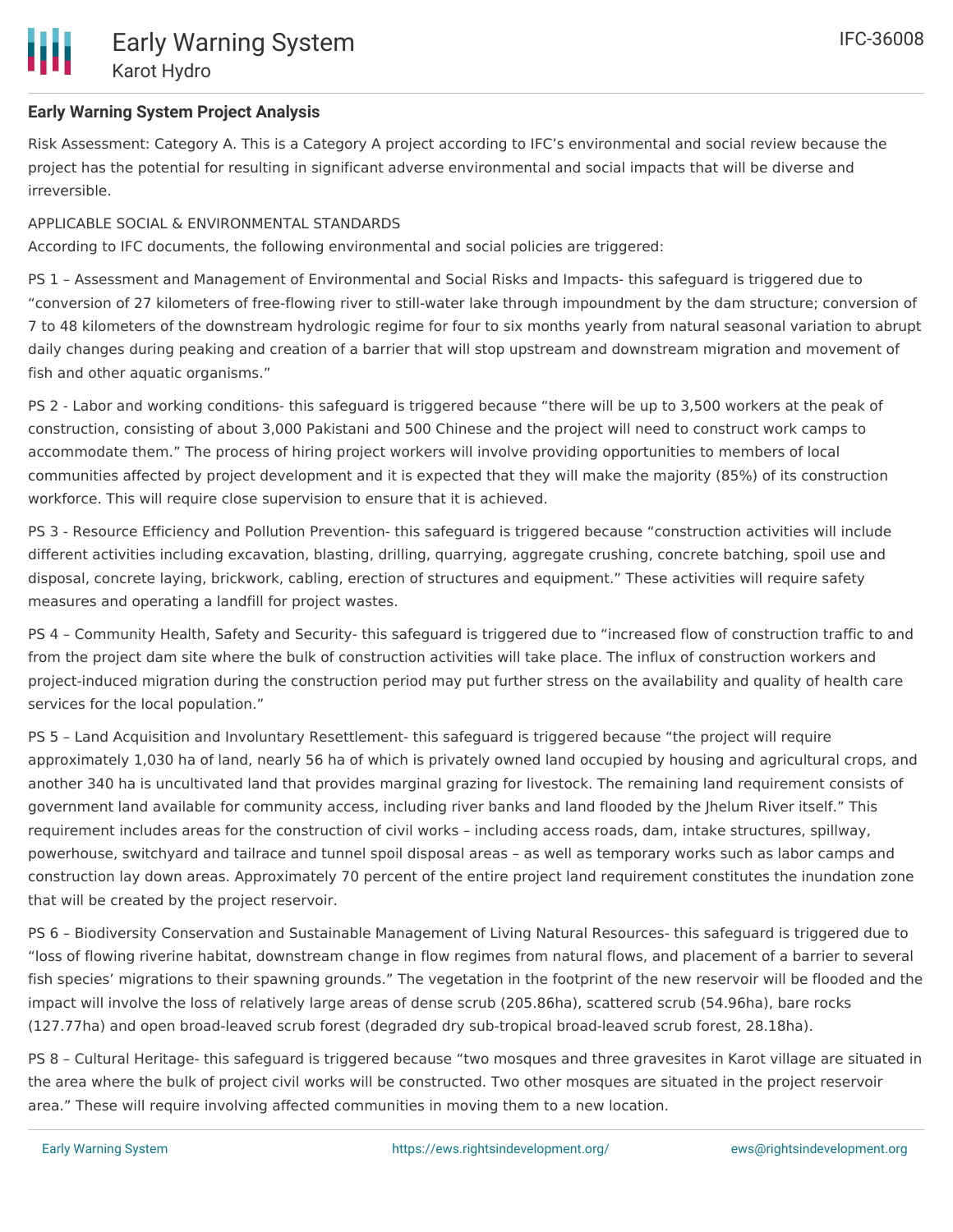### **People Affected By This Project**

### OUR RISK ASSESSMENT

The Right to a Healthy Environment- According to project documents, construction activities, gaseous emissions as well as activities like drill blasting for the tunnel, pressure shafts and caverns are likely to affect the health of the people in the project area. Hazardous wastes including used and spilled oils, chemicals, batteries and medical waste are likely to affect the people in the affected communities for there are no landfills for some distance from the site to be used for depositing these wastes. Project documents also state as a major impact/risk of the project as the "loss of flowing riverine habitat, downstream change in flow regimes from natural flows, and placement of a barrier to several fish species' migrations to their spawning grounds." To address cumulative impacts of the Karot project and other CSAIL hydropower projects on the Jhelum River, CSAIL will develop a Basin-wide Biodiversity Action Plan.

The Right to Water- In the absence of adequate mitigation measures, river water quality may significantly deteriorate during the construction phase due to contamination arising from the increase in suspended solids, turbidity and waste from run-off. The spillover of hazardous chemicals and fuels used during construction are also a concern, as it may impact the 3,500 workers on the various construction sites and in the worker accommodations.

Labor Rights - As noted above, this project may have impacts on the health, safety, and rights of the 3,500 workers (at the peak of construction) on the construction sites.

Right to Food - To the extent that populations living near the rivers depend on fish for their sustenance, this project may contribute to adverse impacts on food security insofar as the river habitat is impacted by construction and there are downstream changes to the river flow.

Right to Property & Adequate Housing- The project will require approximately 1,030 hectares of land, nearly 56 hectares of which are privately owned land occupied by housing and agricultural crops, and another 340 hectares are uncultivated land that provides marginal grazing for livestock. Sixteen villages have been identified by IFC as located within the project area of influence, which extends approximately 27 km from the dam and powerhouse construction site to the upstream limit of the reservoir. Nine of these villages are located on the east bank of the Jhelum River and seven on the west bank. Project land acquisition will affect approximately 186 households (approximately 1,401 people) from these 16 villages. Seventy four Project Affected Households (PAHs) in the villages of Karot (49 households) and Hollar (25 households) will be physically and economically displaced by the construction. All project land is being acquired via a government-managed process in accordance with the Land Acquisition Act of 1894 (LAA). The company consultants have identified gaps between the compensation framework provided under the LAA and the related requirements of IFC Performance Standard 5.

Right to Livelihood- A total of 116 households and 78 commercial/business structures will be affected by construction of the dam and reservoir. These structures will include shops, roadside restaurants and a petrol station within the project area. As a result, a total of 32 wage earners employed as laborers and helpers will be affected by the relocation.

Right to Culture- Cultural sites including two graveyards and one shrine that are within the project area are likely to be affected during the construction of the dam, spillway and powerhouse.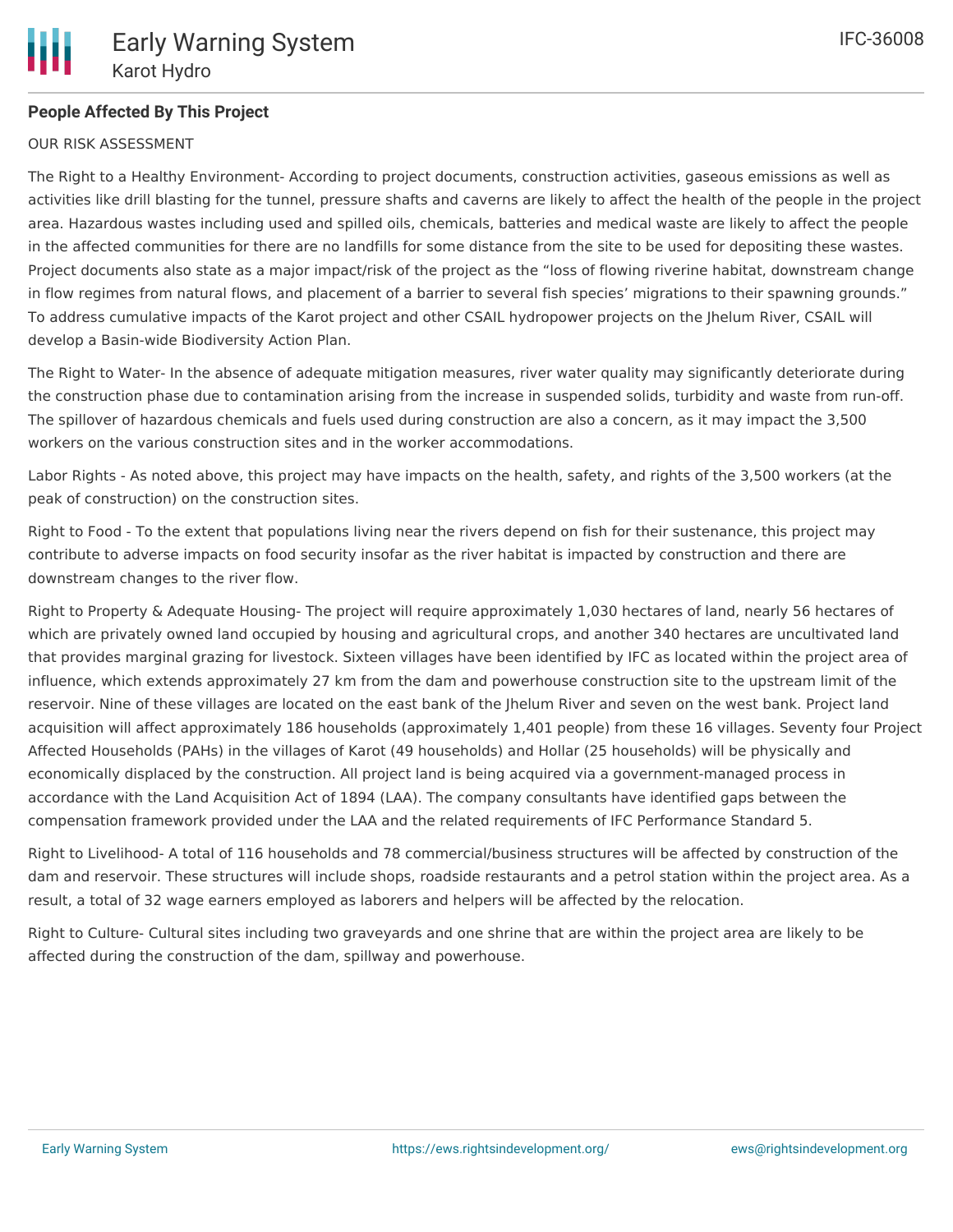# **Investment Description**

• International Finance Corporation (IFC)

Bank financing: International Finance Corporation. This project is also co-financed by China's Export Import Bank and the China National Development Bank.

Borrower: Karot Power Company Limited. A special-purpose company incorporated in Pakistan and majority owned by China Three Gorges South Asia Investment (another company that the IFC has invested in) is undertaking the construction, operation and maintenance of the hydropower plant.

Amount of bank loan or investment: US\$125 million

Total project cost: \$1.64 billion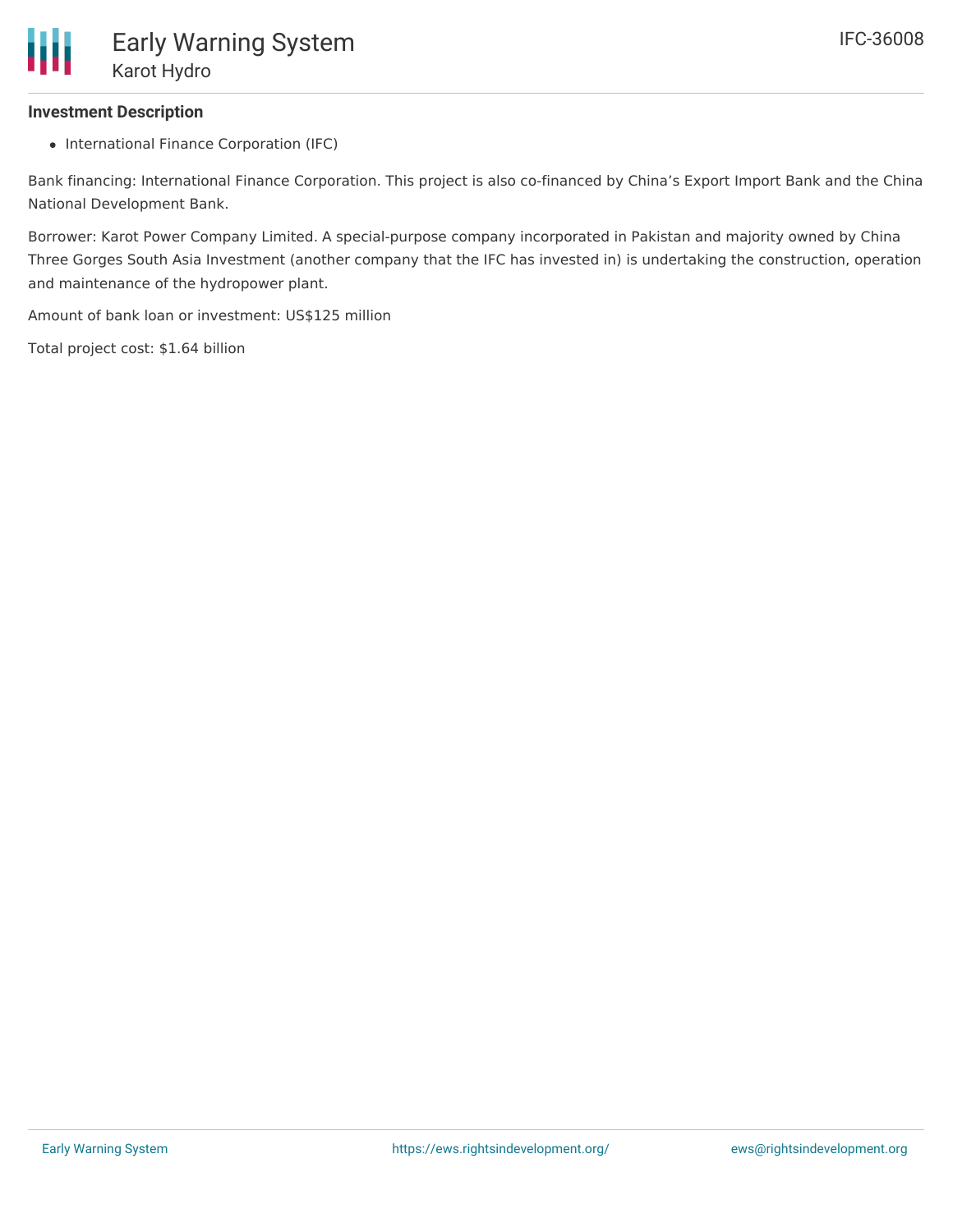**Private Actors Description**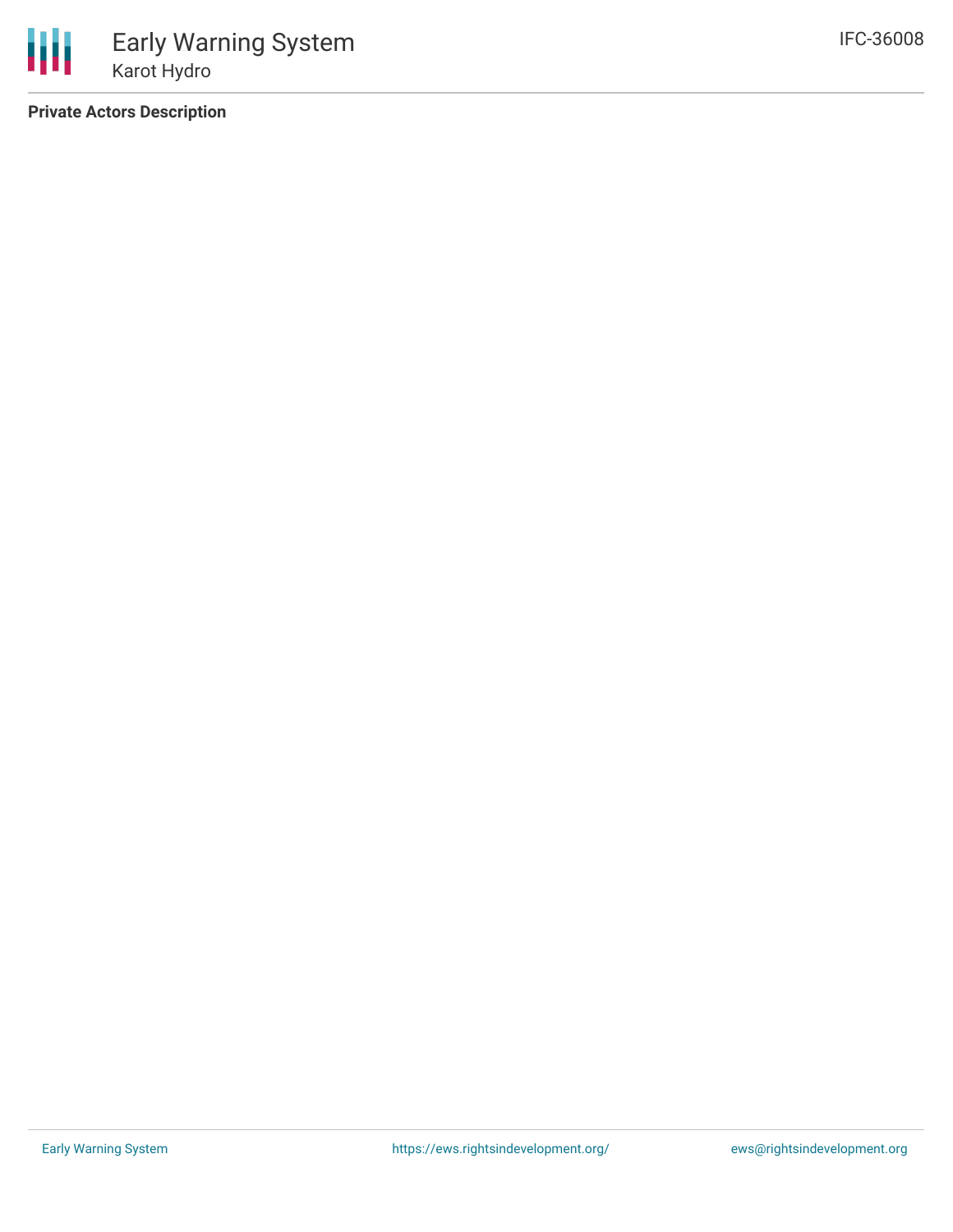

| <b>Private Actor 1 1 Role</b> | <b>Private Actor</b> Private Actor | 1 Sector |            | <b>Relation</b> Private Actor 2                          | <b>Private Actor</b> Private Actor<br>2 Role | 2 Sector                 |
|-------------------------------|------------------------------------|----------|------------|----------------------------------------------------------|----------------------------------------------|--------------------------|
|                               |                                    |          | $\sim$ $-$ | China Three Gorges South Asia Investment Limited Company | Client                                       | $\overline{\phantom{a}}$ |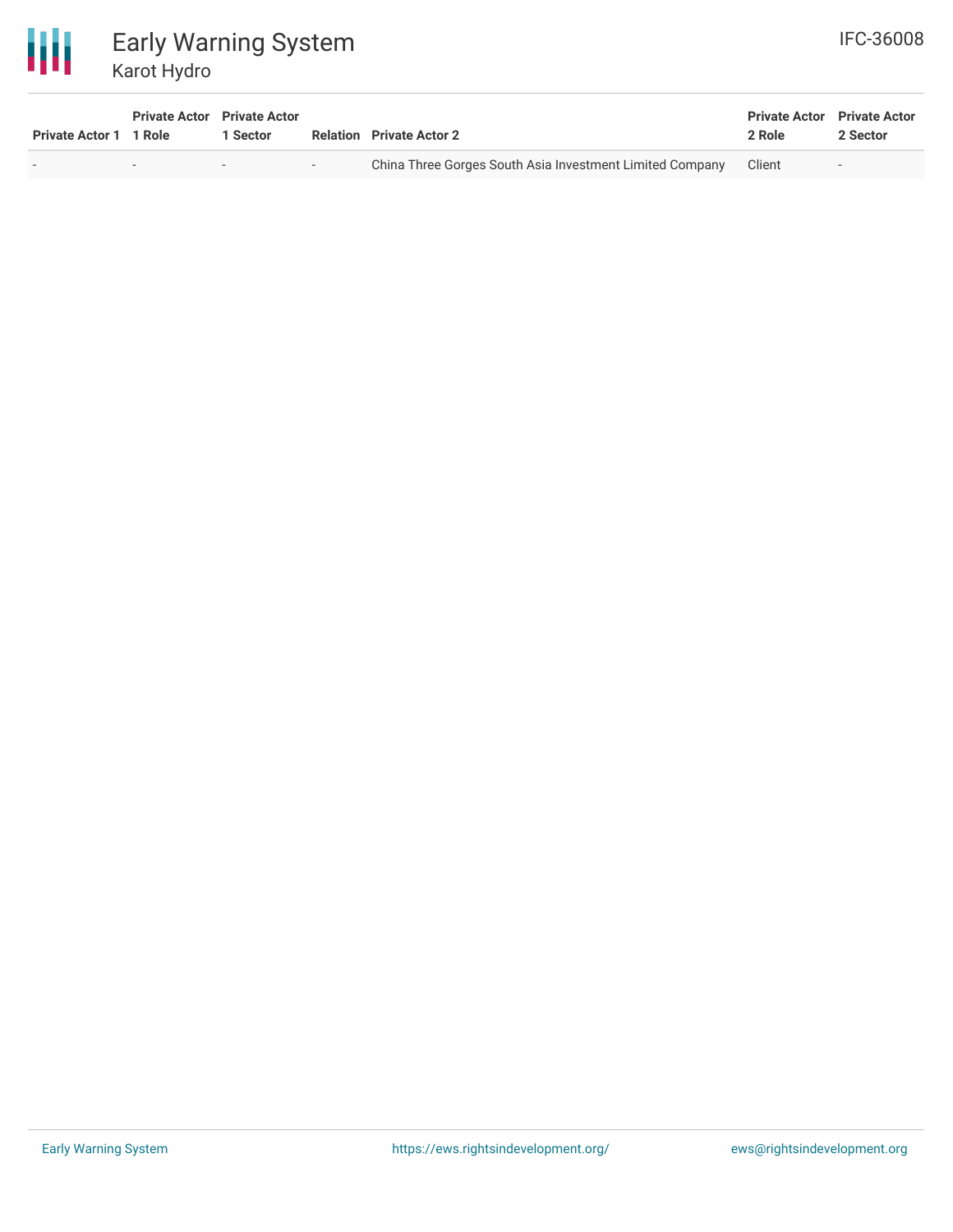# **Contact Information**

Karot Power Company(Private)Ltd House No. 05, Street No. 72, Islamabad, Pakistan. +92512287088 www.karotpower.com

### CONSULTATIONS

Consultations were held in seven villages (Karot, Gorah, Sansu, Soan, Barohi, Hollar and AinPana) reaching a total of 91 people. Affected communities highlighted an unfair compensation package compared to the current market value of their assets. They proposed that compensation should be paid before the project starts operations, project affected persons from Karot and Hollar villages should be resettled near the project area and relocation sites should be prepared complete with basic social infrastructure before shifting the affected people.

### PROJECT-LEVEL GRIEVANCE MECHANISM

The Project Management Unit will establish two Affected Person's Committees in Karot and Hollar villages each headed by an elected member of the area before compensation starts. These committees will be in close liaison with the Grievance Redress Committee to resolve issues at the appropriate time. For major grievances that might require litigation, two Grievance Redress Committees will be constituted at Karot and Hollar villages to resolve such issues adequately. Affected persons can take recourse to the Environmental Protection Agency or court if they are dissatisfied with the decision of the Grievance Redress Committee.

### THE COMPLIANCE ADVISORY OMBUDSMAN OF THE IFC

The Compliance Advisory Ombudsman (CAO) is an independent complaint mechanism and fact-finding body for people who believe they are likely to be, or have been, adversely affected by a project financed by the International Finance Corporation (IFC). It is not necessary to exhaust the grievance mechanism procedures before accessing the CAO. If you submit a complaint to the CAO, they may investigate to assess whether the IFC is following its own policies and procedures for preventing harm to people or the environment. You can learn more about the CAO and how to file a complaint at:

#### ACCOUNTABILITY MECHANISM OF IFC

The Compliance Advisor Ombudsman (CAO) is the independent complaint mechanism and fact-finding body for people who believe they are likely to be, or have been, adversely affected by an IFC or MIGA- financed project. If you submit a complaint to the CAO, they may assist you in resolving a dispute with the company and/or investigate to assess whether the IFC is following its own policies and procedures for preventing harm to people or the environment. If you want to submit a complaint electronically, you can email the CAO at CAO@worldbankgroup.org. You can learn more about the CAO and how to file a complaint at http://www.cao-ombudsman.org/